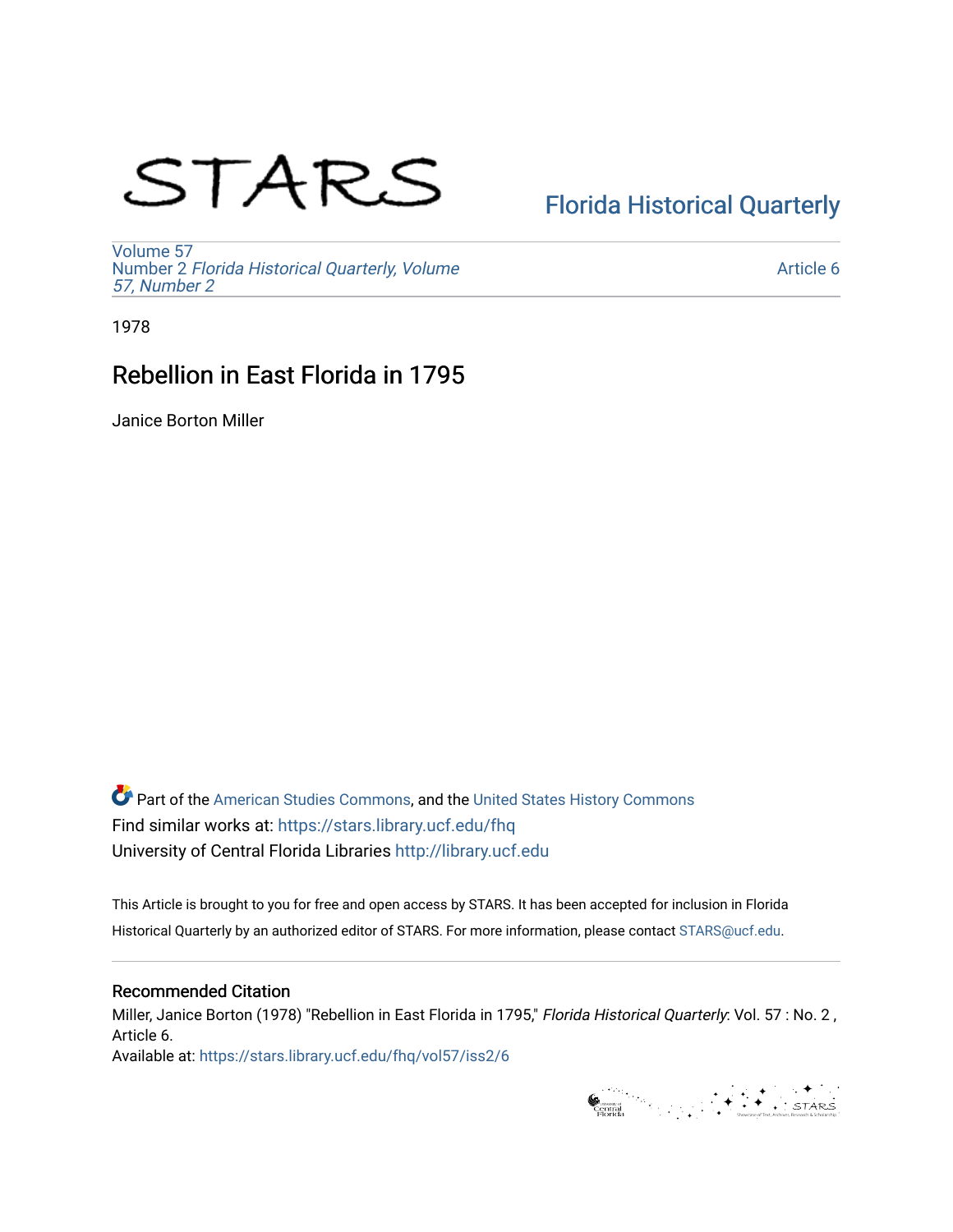## THE REBELLION IN EAST FLORIDA IN 1795

*by* JANICE BORTON MILLER \*

 $S$  00 NAFTER East Florida was returned to Spain by the British<br> $S$  following the American Revolution, a governmental structure O O NAFTER East Florida was returned to Spain by the British was established with headquarters in St. Augustine. The first governor of this second Spanish period, Don Vizente Manuel de Zespedes, carried out the complex process of transferring jurisdiction. Thus by 1790, when the second governor, Juan Nepomuceno de Quesada, arrived in the province most of the English settlers had emigrated and Spanish institutions-government, trade, church, and school-were operating. St. Augustine was a town of approximately 1,862 persons, of whom 450 were in the military and about 412 were slaves.

The St. Marys River constituted the northern border of East Florida, and between it and the St. Johns River to the south, a distance of about thirty miles at the mouths, was a frontier area occupied by an estimated 300 settlers. Most of these settlers were American or English who had been attracted into Florida by the offer of large land grants, and had taken an oath of loyalty to Spain, thus becoming its subjects. They brought their families with them, and were developing sizable plantations and hoping to establish profitable trading ventures.

There were many problems facing Governor Quesada during his administration. Among the most serious were the continuing threats of invasion from Georgia during the last three years of his term, 1793-1796. In June 1793, Spain and Britain agreed to an alliance and declared war on France. The declaration of war was posted throughout the province with a manifesto ordering French settlers living in the province to leave within ten days. Word spread that French sympathizers were enlisting troops and commissioning officers in Georgia and South Carolina. This, along with rumors of conspiracy and disloyalty in the province, created turmoil in St. Augustine. In the United States those

Ms. Miller is a member of the history faculty at Tallahassee Community College, Tallahassee.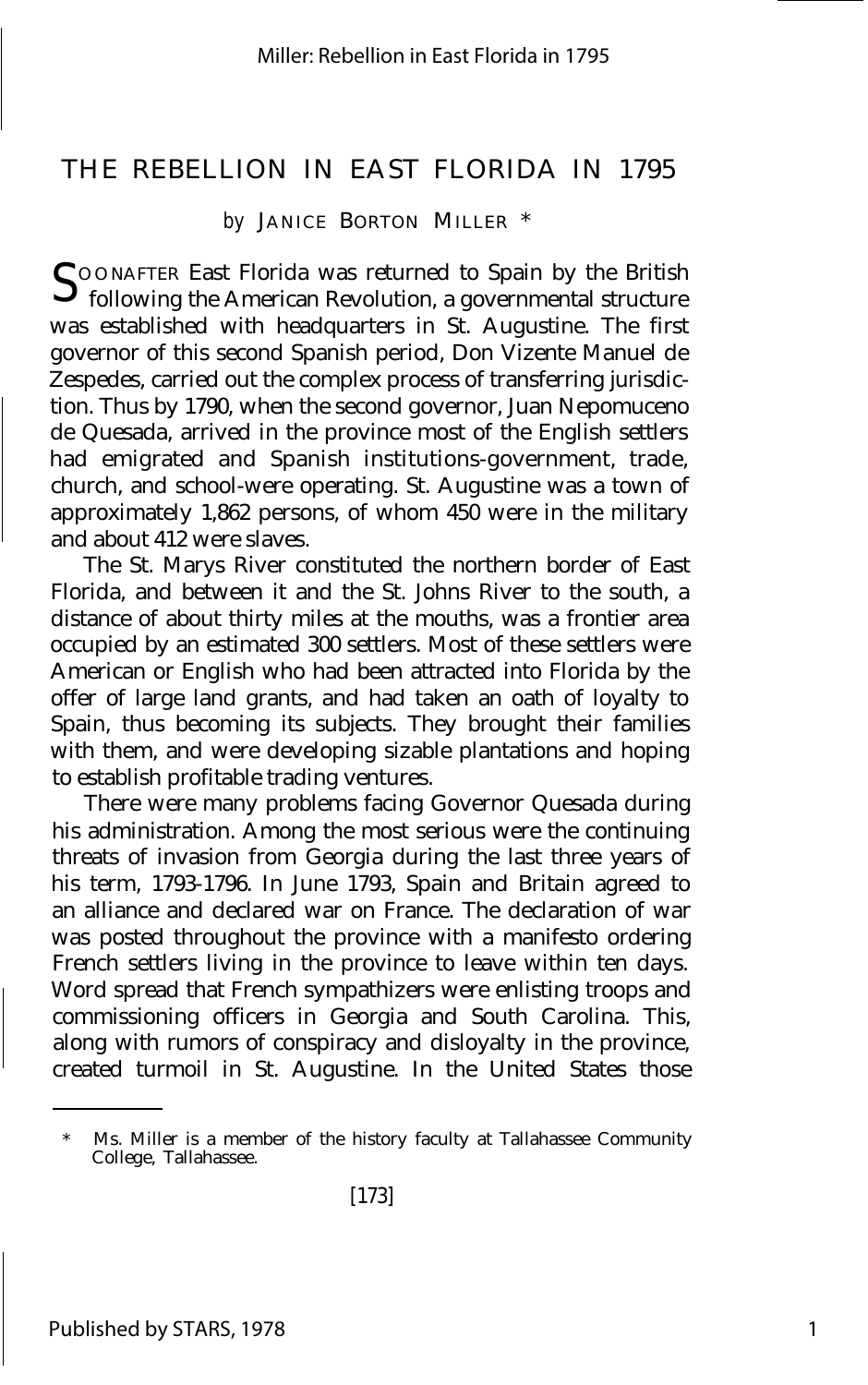sympathetic to the French Republic supported plans to seize Spanish and British lands along the American borders.

Among the settlers living along both the Georgia and Florida banks of the St. Marys River and those between it and the St. Johns were many who stood to gain by the overthrow of the Spanish government in Florida. Some wanted to be under French control, others hoped for revolution to establish a republican government, a few dreamed of independence from all nations. <sup>1</sup> The government in St. Augustine indicted a number of these settlers for treason, forwarded their cases to Havana, and awaited that court's final decision.

When, as a result of President Washington's demand, the French Minister Genet and the French consul in Charleston were recalled, prospects for stability and peace promised to improve. Instead, indications increased that Americans living in south Georgia near the Florida border, joined by Spanish subjects, were preparing to invade the province. The French established a base on Amelia Island at the mouth of the St. Marys River which the Spanish had abandoned the previous year for lack of means to defend it.<sup>2</sup> General Elijah Clarke, formerly an American Revolutionary officer, had put together a force of men, and thinking that he could further his own interests by supporting the French, planned aggression in coordination with the insurgents. Jean H. Fauchet, the new French minister to the United States, considered it permissible to aid rebellious activity which he considered this to be.  $3$ 

The government of St. Augustine believed that the French intended to use the port of St. Marys as a place to bring and sell prizes and to equip their own ships. Should this happen they feared that the French would quickly spread into the surrounding countryside and that the coastal area would become populated with Frenchmen from the United States and elsewhere,

<sup>1.</sup> Bartolomeo Morales to Luis de las Casas, June 27, 28, 1795, East Florida Papers, roll 9, bundle 26M2, microfilm, Robert Manning Strozier Library, Florida State University, Tallahassee. Hereinafter East Florida Papers are cited as EFP.

<sup>2.</sup> Juan Nepomuceno Quesada to las Casas, May 27, 1795, EFP, 9:26M2.

<sup>3.</sup> Adet to minister of foreign relations, February 9, 1796, *American His-torical Association Annual Report, 1903* (Washington, 1904), II, 827, quoted in Richard K. Murdoch, *The Georgia-Florida Frontier, 1793-1796* (Berkeley, 1961), 96.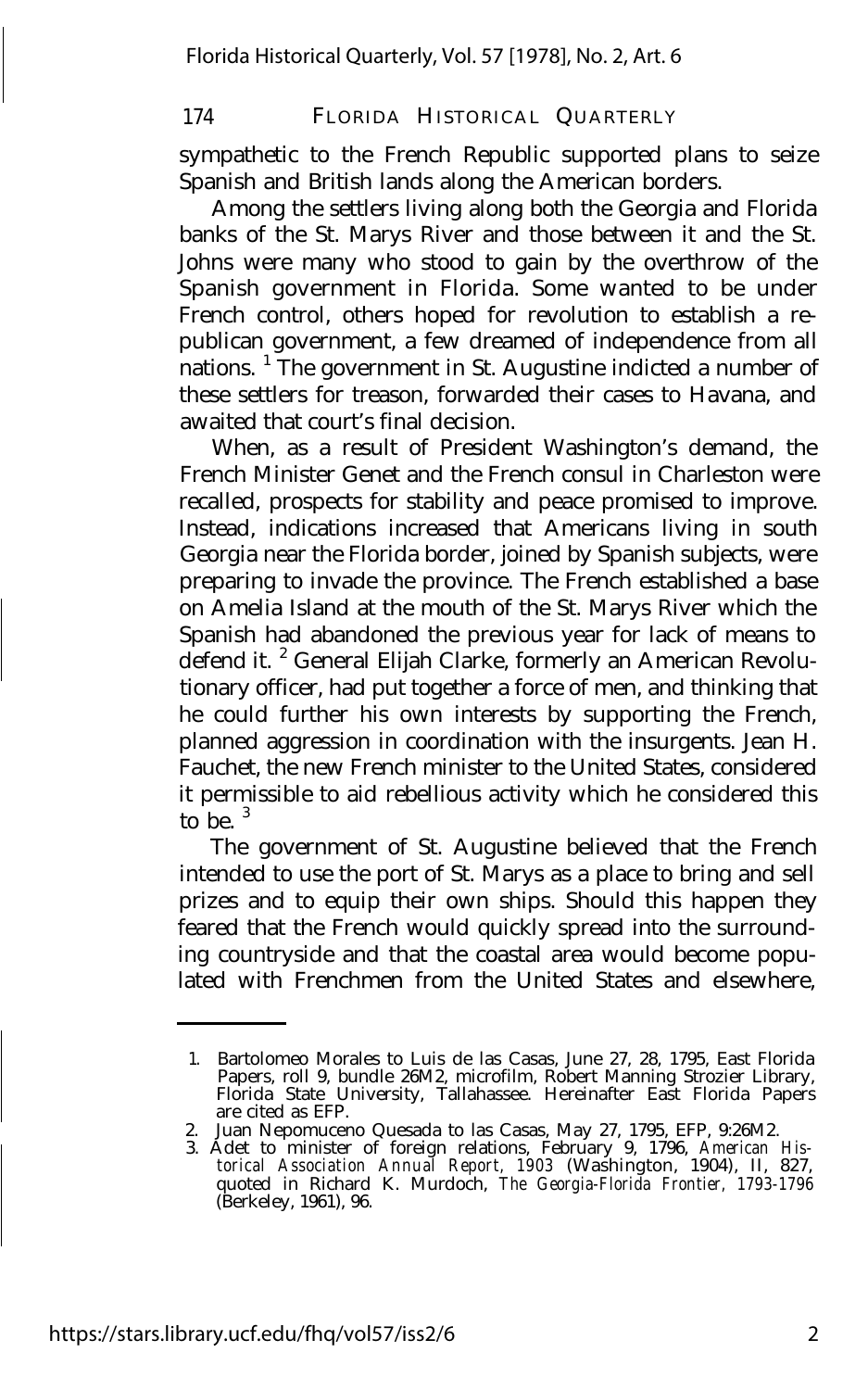who would live "without king, without law, or religion" and would be a constant threat to the safety of East Florida.<sup>4</sup>

In November 1794, the court in Havana ordered that for lack of evidence the Spanish subjects charged with treason and held in Moro Castle in Havana and the Castillo de San Marcos in St. Augustine be freed. The judge acknowledged the seriousness of their crimes and instructed Governor Quesada to continue to observe their conduct. <sup>5</sup> Their release proved to be a costly mistake to the Spanish government, and their return to East Florida in December posed an immediate threat to the province.

These men had come into Florida from Georgia and South Carolina. All owned property in East Florida and one had a business interest there. Richard Lang had been magistrate for the Spanish in the St. Marys district, captain of one of the companies of dragoons on that river, and he owned a plantation in the area. John MacIntosh had a plantation, *Serro Fuente,* on the St. Johns River near the Spanish customs port of San Nicolas. William Jones owned a plantation along the south bank of the St. Johns near the San Nicolas post. John Peter Wagnon, who had entered the province in 1791, had twenty-four slaves, some horses and cattle on his land, and he owned a house in St. Augustine. William Plowden was a trader and owned a large house in St. Augustine. Their relatives and friends lived in East Florida and Georgia and could be relied on for support. It would be impossible to prevent them from returning to the Florida frontier and reinitiating designs against the Spanish government. This time there would be support from Elijah Clarke and his associates.

Released from prison in January 1795, the men who had been held in Havana joined those in St. Augustine and headed for Georgia and locations on the St. Marys River-Coleraine, Temple, and Newton (St. Marys).  $6$  It was not long before they began to make demands on Quesada and to issue threats if their requests were not fulfilled. Some wanted compensation for their "oppressed innocence" and threatened to make "all possible efforts to be freed of the yoke of despotism and extend the breadth of liberty and freedom which God has given to all human beings."<sup>7</sup>

<sup>4.</sup> Morales to las Casas, May 27, 1795, EFP, 9:26M2.

<sup>5.</sup> Julian France Campos to las Casas, November 13, 1794, Archivo General 6. de las Indias, Papeles Procedentes de Cuba, legajo 1498.

Quesada to las Casas, January 15, 1795, EFP, 9:26M2. 7. Richard Lang to Quesada, February 27, 1795, Lang to the Governor of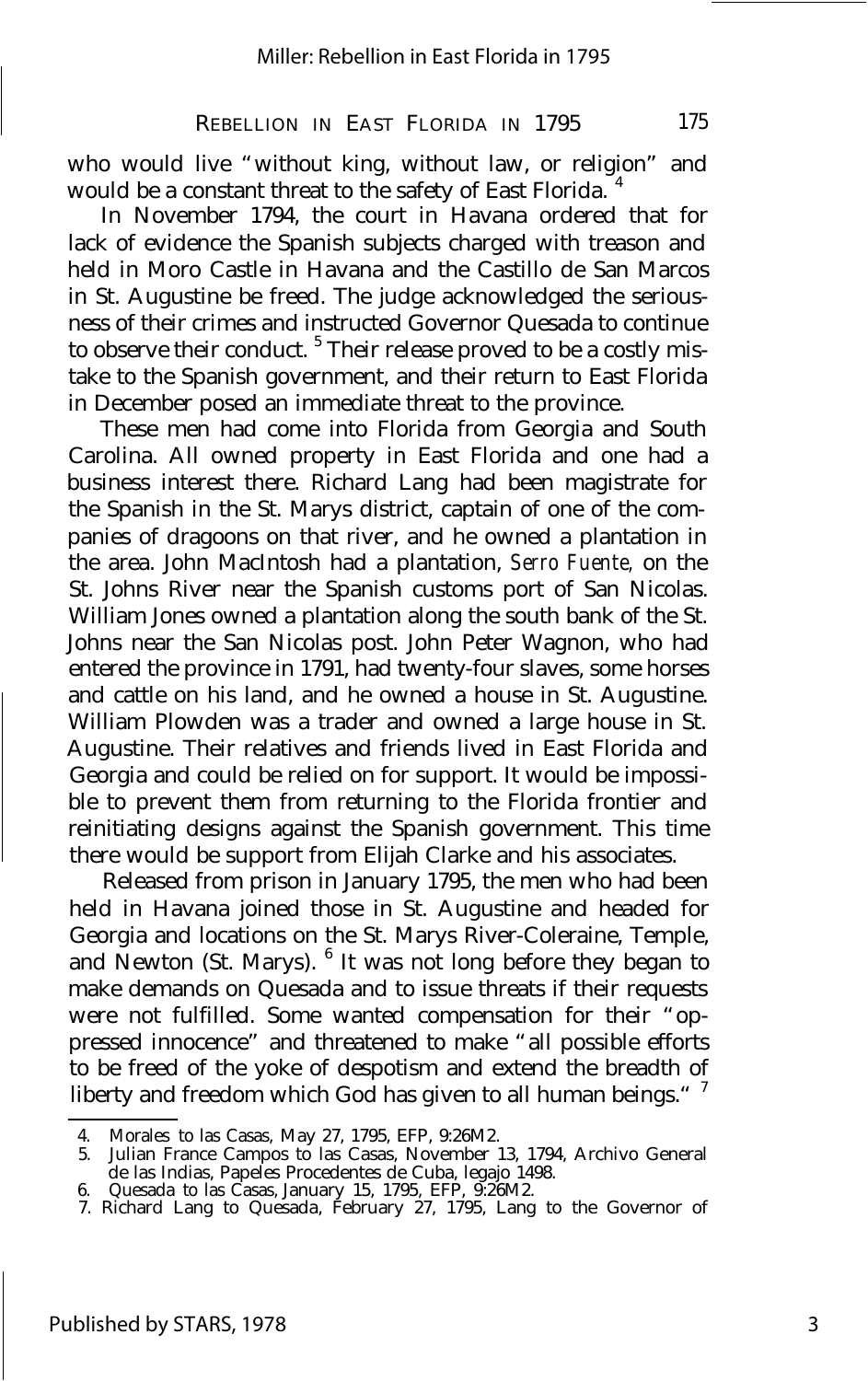Disturbances along the border increased with such frequency that Colonel Carlos Howard, commander of the Spanish frontier, believed that they were deliberately intended to foment discord among citizens of Georgia and the settlers of East Florida. <sup>8</sup> The revelation that Elijah Clarke was in the vicinity reinforced this conviction. Howard learned of a secret communication written by Plowden which disclosed plans for a Florida invasion.

United States troops commanded by Lieutenant Colonel Henry Gaither were sent to St. Marys to assure American neutrality. Gaither, aware of threats to East Florida from within the United States, dispatched a message to Colonel Howard offering, in the interest of peace between the United States and Spain, to notify him of any unauthorized plotting against Florida, particularly by the "Clarkinos." From Augusta, Georgia, Governor George Matthews promised Quesada that he would use the militia against Clarke and his band.<sup>9</sup>

In the meantime, in St. Augustine supplies had become dangerously low, and the arrival of a brigantine from New York bringing grain was anxiously awaited. Tension increased when it was reported that two corsairs were blockading the entrance to the bar and preventing the ship from making port. It was also known that a vessel had disembarked five men on Matanzas, just south of St. Augustine, where they were able to get supplies. Word also reached St. Augustine that artillery and arms had been unloaded on Amelia Island. <sup>10</sup> Quesada was working desperately despite illness from recurring fever. By May he was forced to transfer his authority to Colonel Bartolomeo Morales, commander of the Third Battalion of Cuba assigned to East Florida. Quesada remained in constant consultation with the interim governor. <sup>11</sup>

Morales and Quesada knew that if Clarke and his followers entered East Florida by way of the St. Marys River and the

East Florida, May 10, 1975, Plowden to the Governor of East Florida, June 19, 1795, John Wagnon to John McQueen, November 15, 1795, EFP, 83:196A16.

<sup>8.</sup> Translation of a letter by Carlos Howard to Commander Don Abamiel Nicolls dated September 16, 1794, and translation of the letter in which the undersigned magistrates of Newton St. Mary replied to a letter of Howard to Nicolls dated September 17, 1794, EFP, 83:196A16.

<sup>9.</sup> Howard to Quesada, September 19, 1794, EFP, 83:196A16.

<sup>10.</sup> Ibid.

<sup>11.</sup> Morales to las Casas, May 2, 1795, EFP, 9:26M2.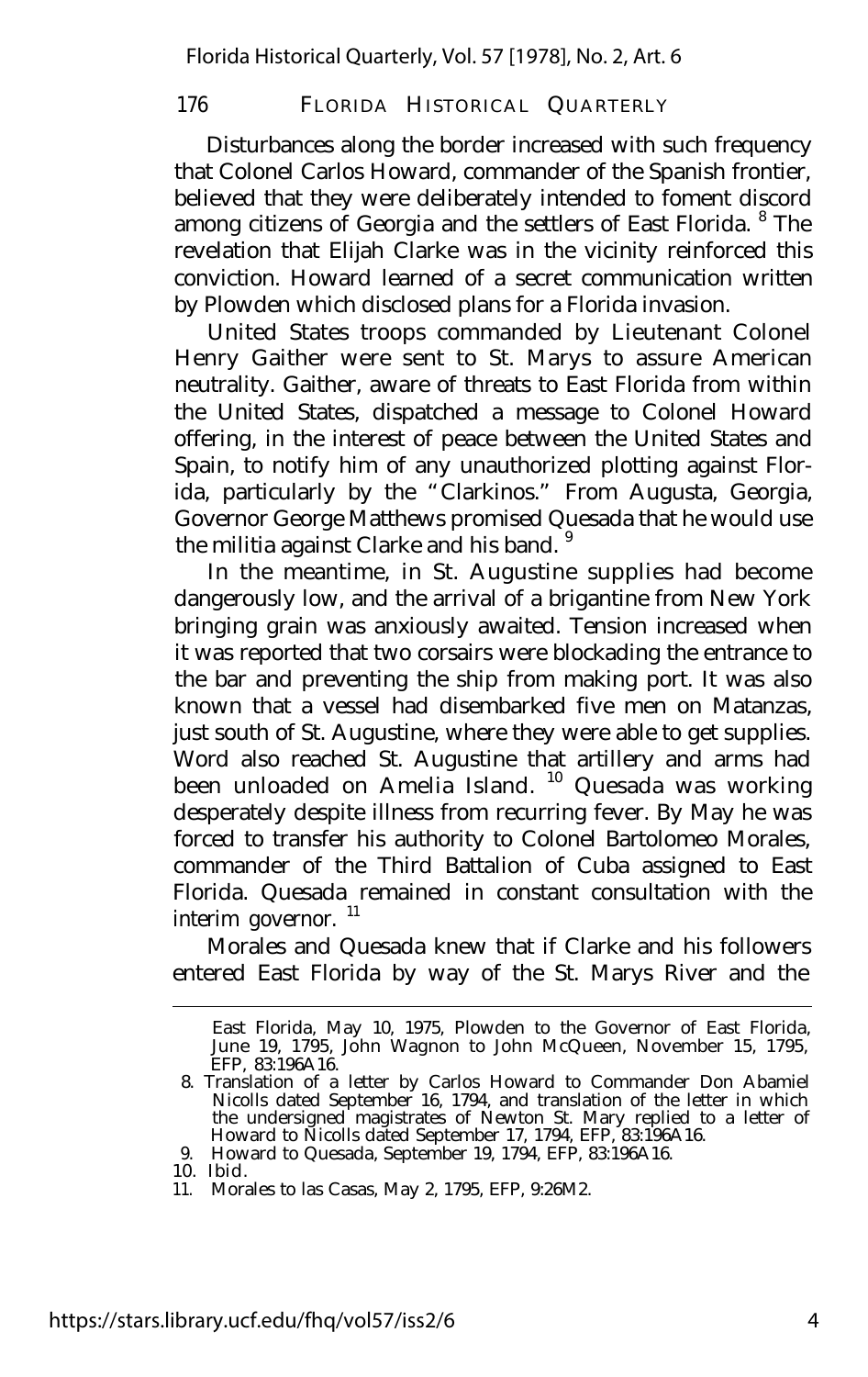French corsairs held Amelia Island, they would control not only the island and port but also the land in between it and the St. Johns River. Thus communications, both sea and land, with the United States would be cut, and imports of meat and other commodities would be impossible.

On June 1, 1795, unknown to the Spanish, Richard Lang with his two sons assembled a group of twenty Georgians at a point on the St. Marys River. They crossed the river into East Florida where they were joined by Spanish subjects including some fifteen militiamen who had been garrisoning the Spanish post of Juana for over nine months. <sup>12</sup> A total of seventy-two men moved south toward the St. Johns River.<sup>13</sup>

On June 27, they approached their first target, Fort Juana, which lay six miles north of the Spanish fort of San Nicolas on the St. Johns River. <sup>14</sup> They captured the commander of the post, Ensign Isaac Wheyler, the garrison, twelve other militia, and a group of prisoners. They also seized 114 head of cattle, several horses, a Negro belonging to Francisco Felipe Fatio, a Spanish subject, and sent guards with the men and animals off to Georgia. They then burned the post and two days later moved out toward the St. Johns River. Their goal was the fort at San Nicolas.<sup>15</sup>

The only person at Juana whom the rebels left behind was the mess steward who managed to notify Carlos Howard of what had happened. Howard quickly dispatched Captain Nathaniel Hall with twenty-four dragoons in pursuit, but when they failed to find the rebels they returned to the base. Macintosh appeared before Howard, "well mounted and armed," and pretending innocence, requested permission to go as a volunteer in the pursuit. Peter Wagnon acted out the same role, appearing before Captain Hall. <sup>16</sup> At the same time Howard received word that Amelia Island had been taken and that the French flag was flying there.

When news of the attack reached St. Augustine the members of the council of war persuaded Quesada to resume his command. At a meeting on July 7, the members brought the governor up to date on all matters regarding the invasion. They heard a report

<sup>12.</sup> Francisco Felipe Fatio defending Daniel McGirtt, 1797, EFP, 129:294P12.

<sup>13.</sup> Quesada to las Casas, July 5, 1795, EFP, 10:26M2. 14. Fatio defending eight prisoners, 1797, EFP, 129:294P12.

<sup>15.</sup> Fatio defending Juan Faulk, December 14, 1797, EFP, 129:294P12.

<sup>16.</sup> Quesada to las Casas, July 5, 1795, EFP, 10:26M2.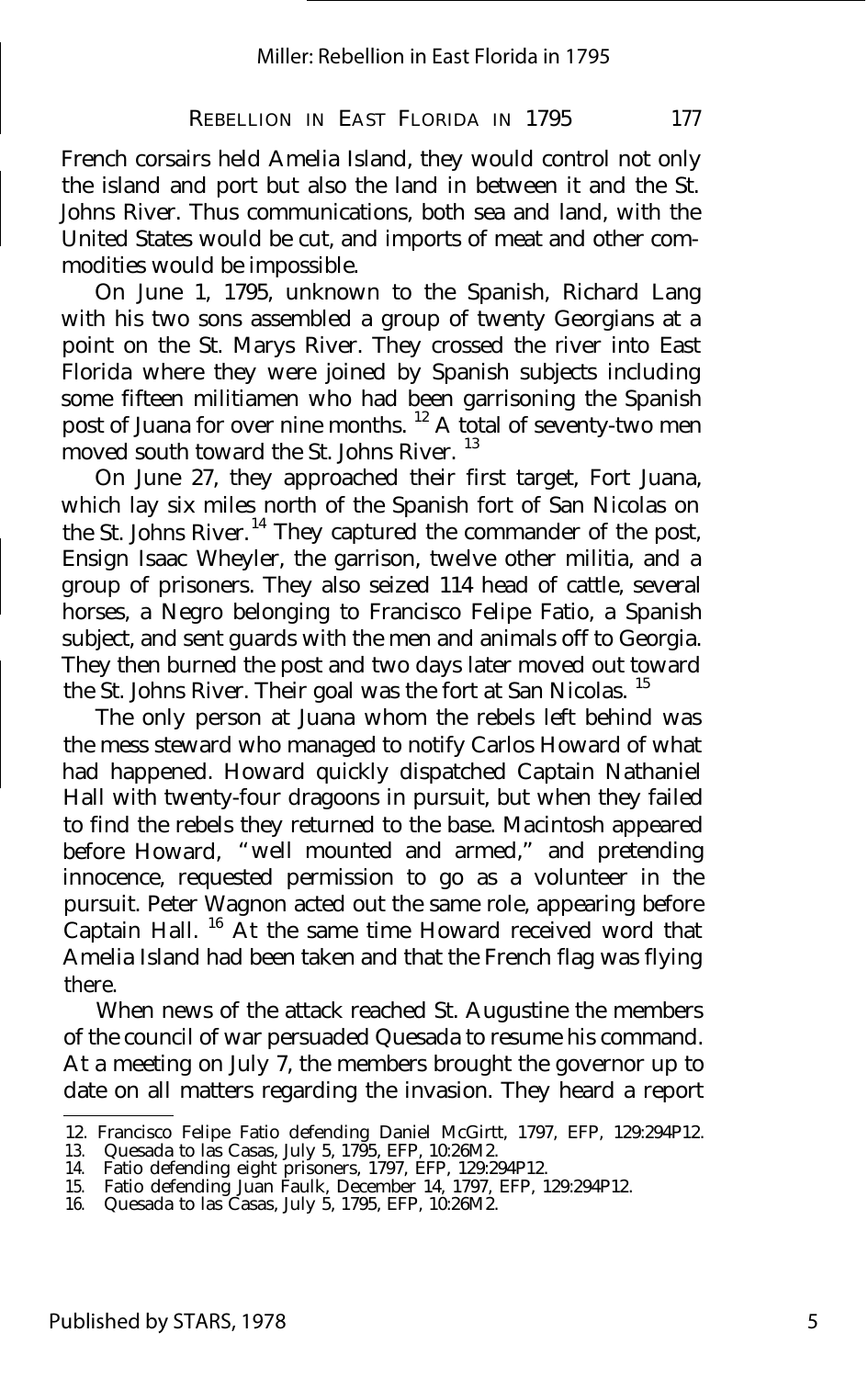from Andres Atkinson, captain of the militia dragoons, who had just returned from Georgia. He gave an account of a dinner he had attended with the magistrates of St. Marys where he found himself in the company of a number of French and some partisans of Richard Lang. <sup>17</sup> There was to be an invasion of Florida with 300 men. Elijah Clarke had traveled through Georgia and South Carolina enlisting troops, offering them a brilliant fortune in the conquest of the province. He promised that within a few days he would be on the south bank of the St. Johns River where he had many followers and friends. The plan was to enter the Nassau River with a boat capable of holding sixty men and to take the Spanish launch, *Nuestra San Agustin.* Then with both boats they would ascend the river as far as San Nicolas, overpower the battery, join with partisans of East Florida waiting there, and take possession of the entire province. The operation would conclude with an attack on the plaza of St. Augustine. Atkinson added that sixty men had already gone to Amelia Island under Lang and others were being sent to reinforce them  $18$ 

The council began to plan measures for defense. The three urban militia units, organized earlier by Quesada to defend St. Augustine, were ordered to the St. Johns River. <sup>19</sup> Amelia Island was to be reoccupied, all free Negroes enlisted, Indians and auxiliaries assembled, and forty men of the regular force sent to the St. Johns. The posts along the St. Johns River were to be reinforced by men from the garrison in St. Augustine. The enemy camp installed inside of Spanish territory must be seized. A battery was to be constructed at the bar of the St. Johns River. The magistrates of St. Marys and the governor of Georgia were to be petitioned to aid in preventing attacks.<sup>20</sup>

All of the inhabitants of the St. Johns River must take up arms for their own defense and be ready to prevent the rebels from crossing to the south side of the river. They were to move their cattle south of the river for public use and to prevent their being captured by the enemy. Goods and furniture of value should also be moved south. All artillery on the banks of the St.

<sup>17.</sup> Juntas de Guerra, July 7, 1795, EFP, 129:294P12.

<sup>18.</sup> Ibid. 19. Ibid.

<sup>20.</sup> Quesada to las Casas, July 5, 1795, EFP, 10:26M2.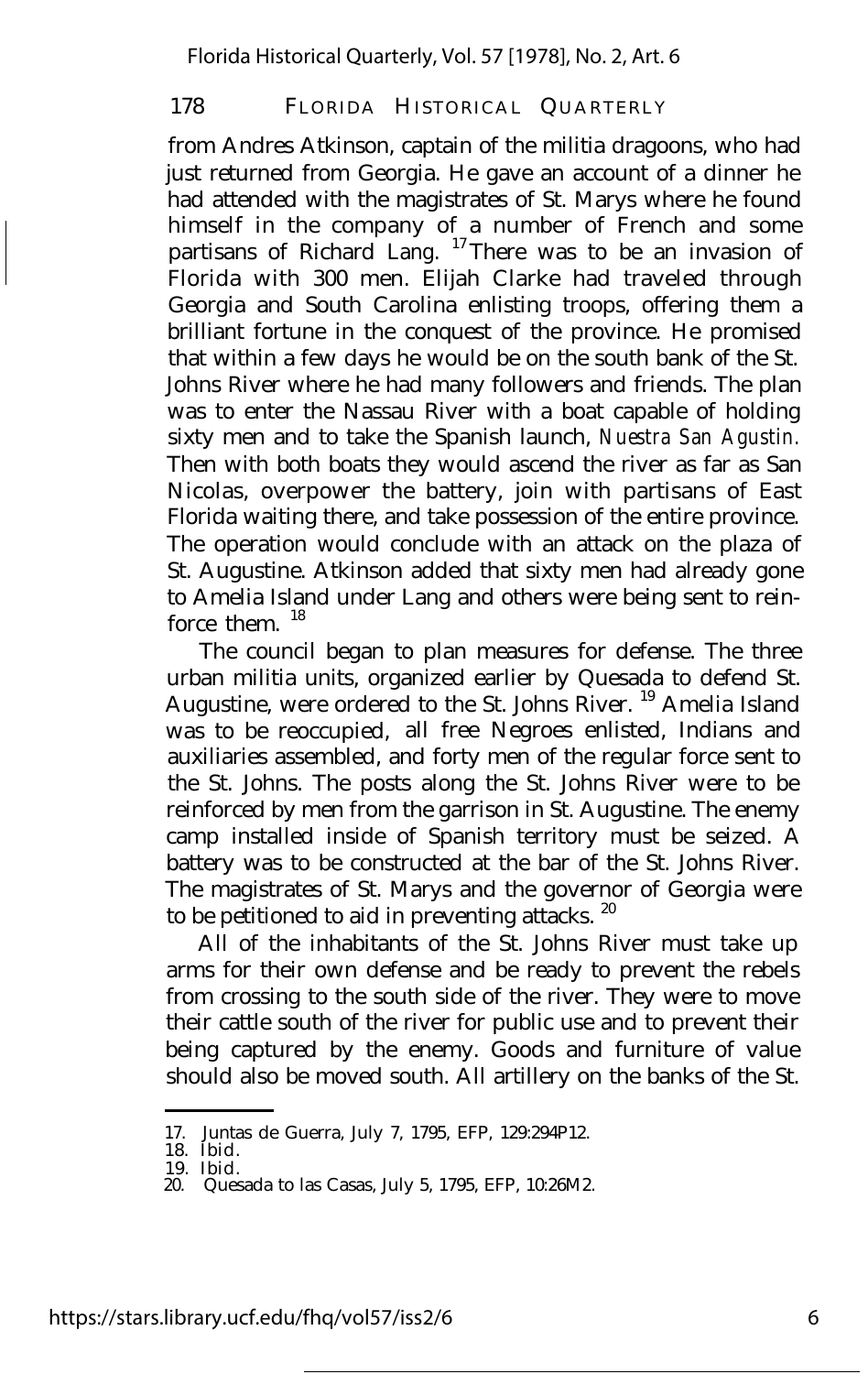Johns were to be fixed for defense in case the enemy crossed the river. The help of the English brigantine corsair, already on the St. Johns, should be solicited.<sup>2</sup> <sup>1</sup>Because of the difficulty of getting mail to Havana, John Leslie of Panton, Leslie & Company, offered a small balandra to be used to carry mail out from Tampa Bay.<sup>22</sup>

Quesada described the situation in the province as one of "anguish: blockaded by sea, attacked by land by numerous enemies . . . with few garrison, without money to pay August expenses, without means to pay the militia or of satisfying the Indians who could act as auxiliaries . . . and surrounded by settlers' dissatisfaction with all monarchical government."<sup>23</sup>

Meanwhile, patrols were established along the St. Johns to guard the frontier. Carlos Howard took the first company of urban militia and a group of free Negroes and mulattos to a position farther down the river to San Vicente Ferrer (St. Johns Bluff) closer to the entrance of the St. Johns. Captain Nathaniel Hall, commander of the second company, guarded the seven miles of frontier between San Nicolas and the house of Fatio. Lieutenant Timothy Hollingsworth was second in command under Hall and Lieutenant Ignacio Lopez commanded the battery itself.<sup>24</sup>

The night of July 9 was dark and rainy as patrols took up their guard. Hollingsworth sent Sergeant Ruben Hogan with two men to guard the three miles of river from the battery to the house of a settler, William Lane. He also sent five militia to patrol the mile from the house of settler James William Lee to the battery, a point of strategic importance. Hollingsworth then went with Lieutenant Summerlin, four militiamen, William Lane, and his son Pierce to Lane's house where there were a number of men present including Lieutenant Daniel Hogan of the militia.<sup>25</sup>

The men were all having coffee when Lane's brother-in-law, a soldier of the Spanish militia, entered and announced that all were prisoners. William Lane and his son Pierce joined him, saying if all did not surrender they would be killed. Armed men began appearing at the door, a number later estimated at about

<sup>21.</sup> Ibid.

<sup>22.</sup> Ibid.

<sup>23.</sup> Ibid. 24. Fatio defending Hollingsworth, 1797, EFP, 129:295.

<sup>25.</sup> Ibid.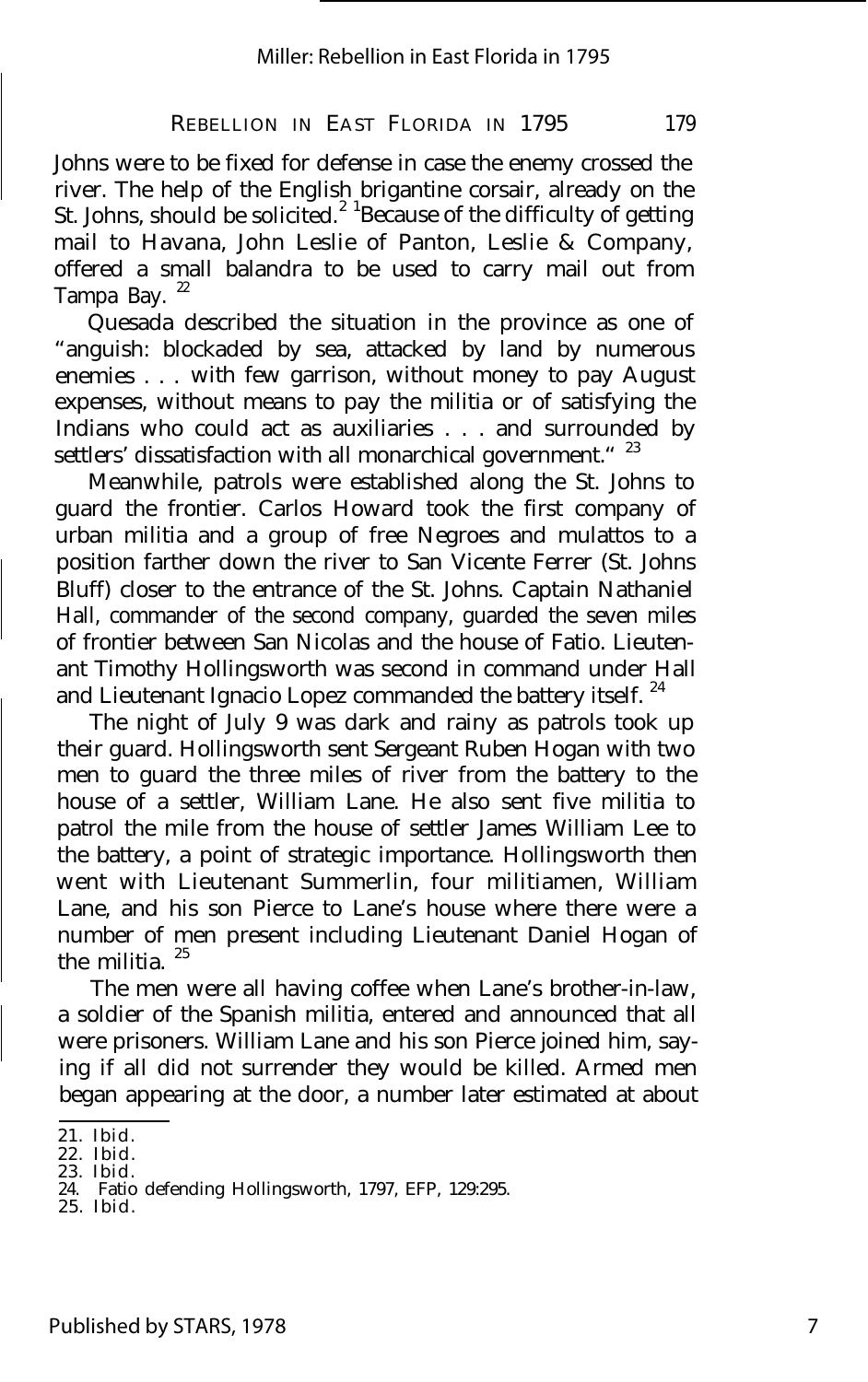seventy, all led by Richard Lang himself. They drew their swords, entered the house, and took the occupants prisoner. At three in the morning Lang ordered all of the captives to accompany fifty of the rebels to the battery of San Nicolas. Not far from that post the rebels and prisoners met a large assembled group ready with plans to seize the battery.<sup>26</sup>

Among them were John MacIntosh, John Peter Wagnon, William Plowden, and William Jones, all of whom had been indicted earlier for treason and released the previous year. There were other Spanish subjects, including James William Lee, William Lane, his son, and the five men of the militia sent by Hollingsworth to the house of James William Lee. Also among the group were ten men arrested by Lee himself. All together there were about 100 armed men including some mercenaries whom Lang had hired. Supplies had been provided by the French consul in St. Marys. $27$  When the insurgents arrived at the St. Johns River they were met by seventy-one Spanish settlers and militia assembled there ready with canoes to take the men across.  $28$ 

Once on the south side the rebels dispatched one of their group, who spoke Spanish well, to the fort, some 300 yards away. Met by four lookouts, this emissary announced that he had brought militia of Florida to reinforce the post. By the time that Lopez came out, all of the rebels had arrived on the scene and began quickly to disperse over the entire fort. Lopez ordered his troops to take arms, but before they could do so, the enemy fired upon them, killing two soldiers. They then seized Lopez and the thirty-five troops of his command.<sup>29</sup>

While the battery was being overrun, William Lee directed the seizure of the Spanish launch, *San Simon,* which was guarding the river pass.  $30$ <sup>\*</sup>The rebels ordered the commander Manuel Otero and his twelve crewmen to surrender, and after an attack of fire at close range the Spanish colors were lowered. <sup>31</sup> William Lee then turned over the launch to the rebels, crying out *"viva la*

<sup>26.</sup> Ibid.

<sup>27.</sup> Bartolome de Castro defending John Jones, September 23, 1797, EFP, 129:294P12.

<sup>28.</sup> Rafael Saavedre de Espinosa defending William Lane and Cornelio Rain, 1797, EFP, 129:294P12. 29. Junta, July 11, 1795, EFP, 129:294P12. 30. Fatio defending George Cook, December 19, 1797, EFP, 129:294P12.

<sup>31.</sup> Santiago Mella regarding Otero, EFP, 129:294Pl2.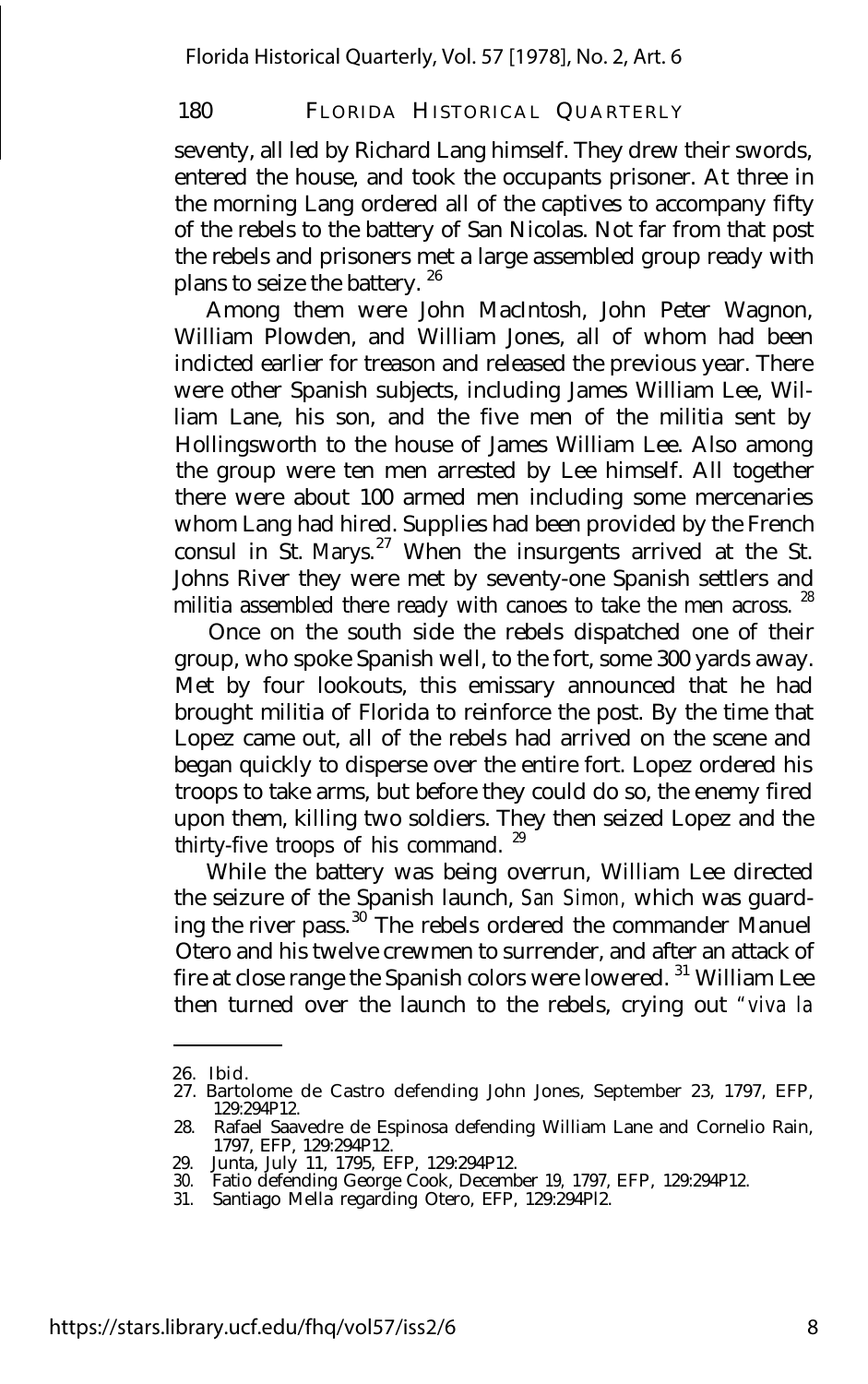#### REBELLION IN EAST FLORIDA IN 1795 181

*libertad."* <sup>32</sup> Shortly thereafter Lopez surrendered the whole battery.

Peter Wagnon ordered the prisoners taken first to Temple and then to Amelia Island where they were to construct a battery. <sup>33</sup> All the prisoners, including twenty-two soldiers of the regular troops, were forced to sign a paper which, unknown to many of them, indicated that they were joining the rebels.<sup>34</sup>

At the time of the seizure of San Nicolas it was believed that the enemy was taking the whole East Florida province, they had control of both rivers, and that they were being directed by General Clarke. <sup>35</sup> Lang announced that he would be in charge of the entire province and that reinforcements would arrive momentarily. <sup>36</sup> It was believed that Colonel Howard was retreating from San Vicente Ferrer to St. Augustine and that all the roads into the city were held by the rebels.

The rebels spread information, much of it false, that the battery at Santa Isabel, the posts of San Vicente Ferrer, Two Sisters, and the rest of the St. Johns River were in their possession. It was thought that the regular Spanish troops, militia, and officers, were prisoners. As help had not arrived from St. Augustine the stories sounded believable.<sup>38</sup> The rebels freed Lieutenant Ignacio Lopez who pledged that he would not take up arms. He needed his freedom so that he could inform Governor Quesada at St. Augustine of the fall of the battery. <sup>39</sup>

When Lopez reported the capture of San Nicolas, Quesada feared that the enemy might also take St. Augustine. In an emergency meeting the council of war drew up plans to defend the city. The troops would make a stand at a line extending from the Castillo de San Marcos, while the cavalry would guard the main streets. All males who could physically carry arms would be enlisted regardless of class. Women and children would embark in boats, which would anchor in the shelter of the castillo. Those who found this impossible would seek shelter in one of the vaults of the fort. Under no circumstance would there

<sup>32.</sup> Petition of William Lee, December 23, 1797, EFP, 129:294P12.

<sup>33.</sup> Lorenzo Yanes defending William Rain, 1797, EFP, 129:294P12.

<sup>34.</sup> O'Kelly defending Nabit Davies, 1797, EFP, 129:294P12.

<sup>35.</sup> Swining, December 22, 1797, EFP, 129:294P12.

<sup>36.</sup> Petition of Lee, December 23, 1797, EFP, 129:294P12. 37. O'Kelly defending Davies, 1797, EFP, 129:294P12.

<sup>38.</sup> Fatio defending Faulk, December 14, 1797, EFP, 129:294P12.

<sup>39.</sup> Junta, July 11, 1795, EFP, 129:294P12.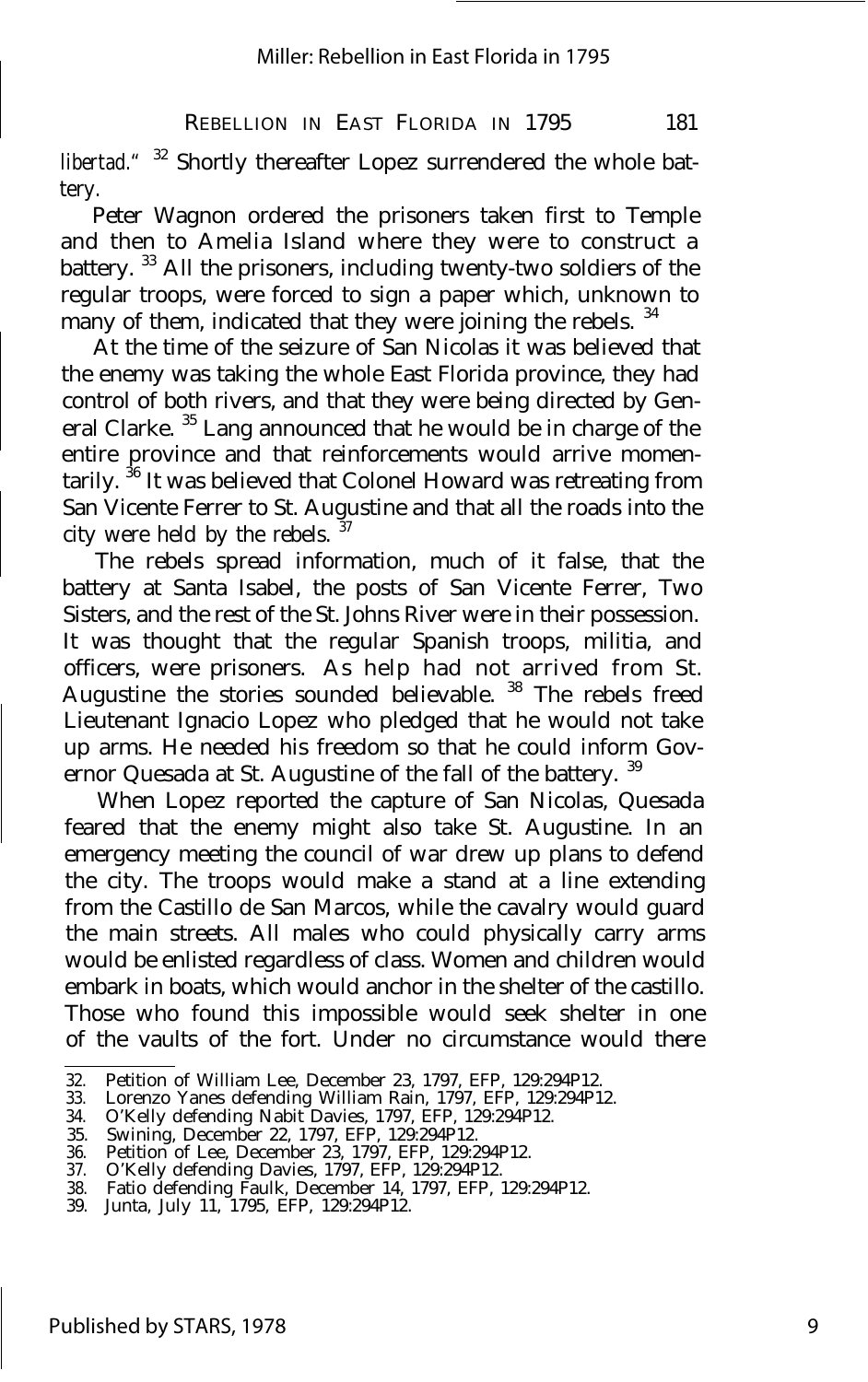be any exchange of prisoners taken by the rebels, as the latter had already proposed. 40

The revelation of the numbers of Spanish subjects who took part in the rebellion or actively cooperated with it, increased apprehension in St. Augustine. Quesada declared that his major care was "not the declared enemy but the hidden and domestic one." He now suspected many of the settlers. He even began to distrust some he had considered loyal, such as Francisco Felipe Fatio, who had offered to help the government in general terms, but when it came to particulars "he excuses himself with a thousand pretexts." Fatio had to provide some maize, but Quesada noted that "it was worm eaten and of little usefulness." <sup>41</sup>

On July 12 the Spanish forces, reinforced by the English brigantine corsair, arrived at San Nicolas.<sup>42</sup> The enemy was put to flight so quickly that they were forced to abandon many Spanish soldiers and some weapons and supplies. They also left behind, perhaps deliberately, the list of signatures implicating them as joining the rebels. Significantly the list did not contain the names of those known to be rebels. Three of the enemy were apprehended-William Lane, his son, and James William Lee. John MacIntosh, John Peter Wagnon, William Plowden, Richard Lang, and William Jones escaped. <sup>43</sup>

Following the recovery of the battery, a Spanish brigantine reached Amelia Island in time to assist Commander Hall and his 120 troops in an attack which freed twenty Spanish prisoners and put the rebels to flight.<sup>44</sup> General Clarke, who had entered the province, was among those forced to flee. <sup>45</sup> The infamous Daniel McGirtt, distrusted by both Georgians and Spanish, was captured and charged with serving as Clarke's pilot. <sup>46</sup> The rebels returned to the neighborhood of Temple. Passing through St. Marys, they publicly boasted of their action, and Richard Lang declared that he would always be a thorn in the side of the Spanish.<sup>47</sup>

By the first of November the scene had changed. The ma-

<sup>40.</sup> Ibid.

<sup>41.</sup> Quesada to las Casas, July 13, 1795, EFP, 10:26M2.

<sup>42.</sup> Fatio defending Faulk, December 14, 1797, EFP, 129:294P12.

<sup>43.</sup> Proceedings on the seizures relevant to the Rebellion of 1795, 1795-1799, by Quesada, July 17, 1799, EFP, 129:294P12.

Fleming defending Summerlin, 1797, EFP, 129:294P12.

<sup>44.</sup> 45. 46. Francisco Rovira defending Ricardo Malpas, deceased, EFP, 129:294P12. Fatio defending McGirtt, EFP, 129:294P12.

<sup>47.</sup> Junta, July 11, 1795, EFP, 129:294P12.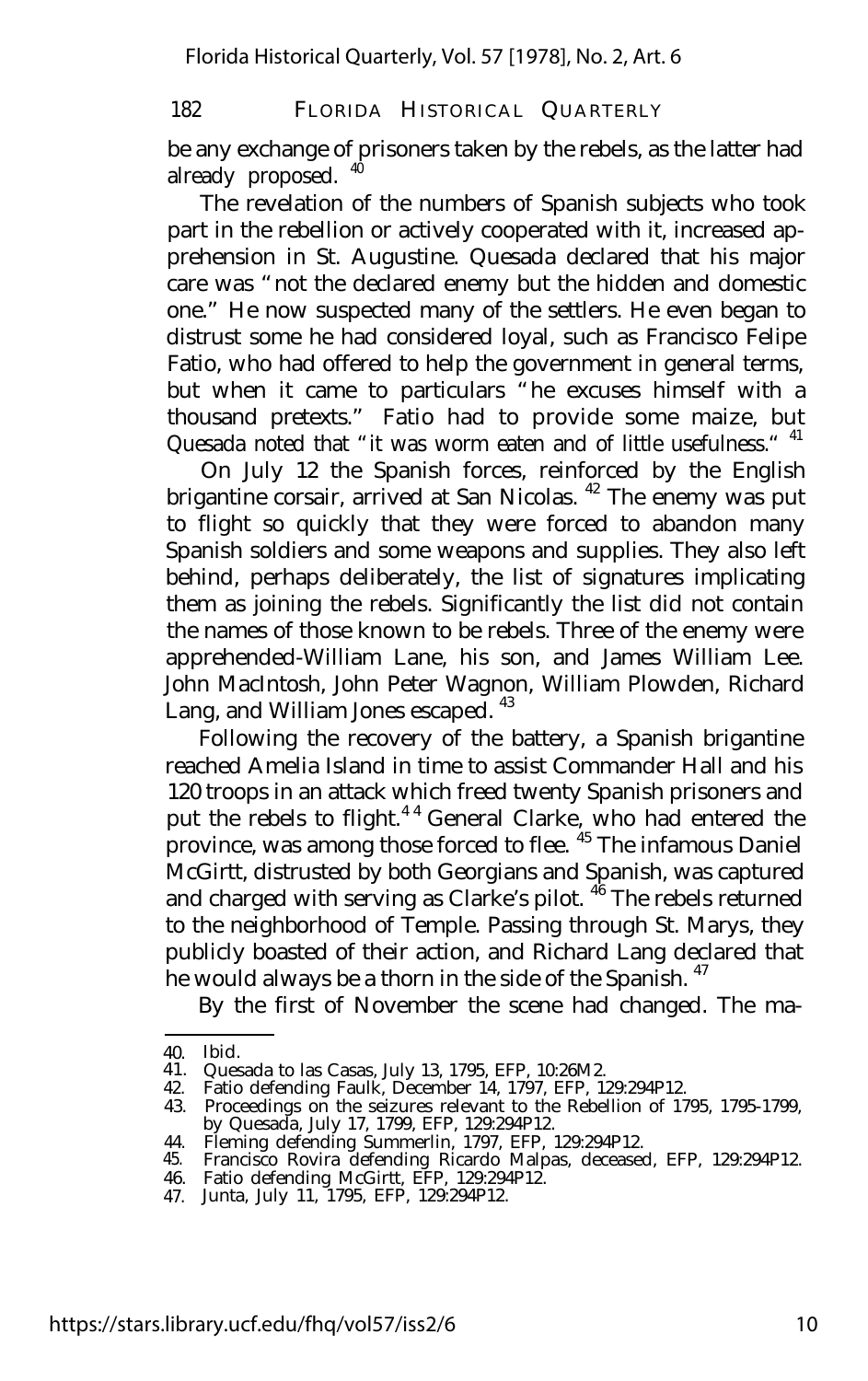#### REBELLION IN EAST FLORIDA IN 1795 183

jority of the men who had come to join Clarke had deserted. Not more than thirty remained, and these were discontented. Even Richard Lang was ready to leave, Atkinson reported, and "the rest know clearly that they have been destroyed in their designs. In reality all are so fed up with the business that I believe that they will not return to commit equal offenses." <sup>48</sup>

Starting with the reoccupation of San Nicolas the Spanish authorities began to arrest all suspected of treason or collaboration with the enemy. The government ordered the seizure of the abandoned plantations, properties, and goods of prisoners or those who escaped to Georgia. The responsibility for making an inventory of goods and transporting them to St. Augustine was assigned to Bernardo Sequi, captain in the urban militia, and several of his assistants.

Land, buildings, furniture, farm equipment, animals, and produce were confiscated. Included were gilded mahogany and walnut tables, chests of drawers, desks, plates, glassware, soup tureens, copper jars and pots, kitchen utensils, books, both male and female clothing, tools, a mill stone, boats, pistols, guns, rifles, bullets, 800 pounds of raw cotton, several acres of corn, sweet potatoes, and maize, lumber, herds of cattle, large numbers of sows, horses, chickens, ducks, turkeys, and of course slaves. At least twelve plantations along the St. Johns River were seized, as well as Wagnon's property and goods in St. Augustine.<sup>49</sup>

These commodities were taken by boat to St. Augustine where they were placed in the custody of the general depositor, Miguel de Ysnardy. <sup>50</sup> Since there was no public corral, the cattle and hogs were housed with a private settler "to his great inconvenience." A knowledgeable person was appointed to value the goods at a "just price," and they were then put up for auction. The sale was announced by a drummer of the Battalion of Cuba and a Negro slave who called out the sale in a "loud and intelligible voice." When a number of people had gathered, the bidding began. These sales were carried on for several months. The money received was left in custody of the court. Slaves not

<sup>48.</sup> Nathan Atkinson to Howard, October 24, 1795, Atkinson to Howard, November 1, 1795, EFP, 83:196A16.

<sup>49.</sup> Goods seized from some rebels, July 22, 1795, Members of the San Juan Militia who were fugitives and gone with the Americans whose goods were seized and sequestered, October 31, 1795, EFP, 129:294P12.

<sup>50.</sup> Ysnardy to Quesada, April 5, 1796, EFP, 129:295.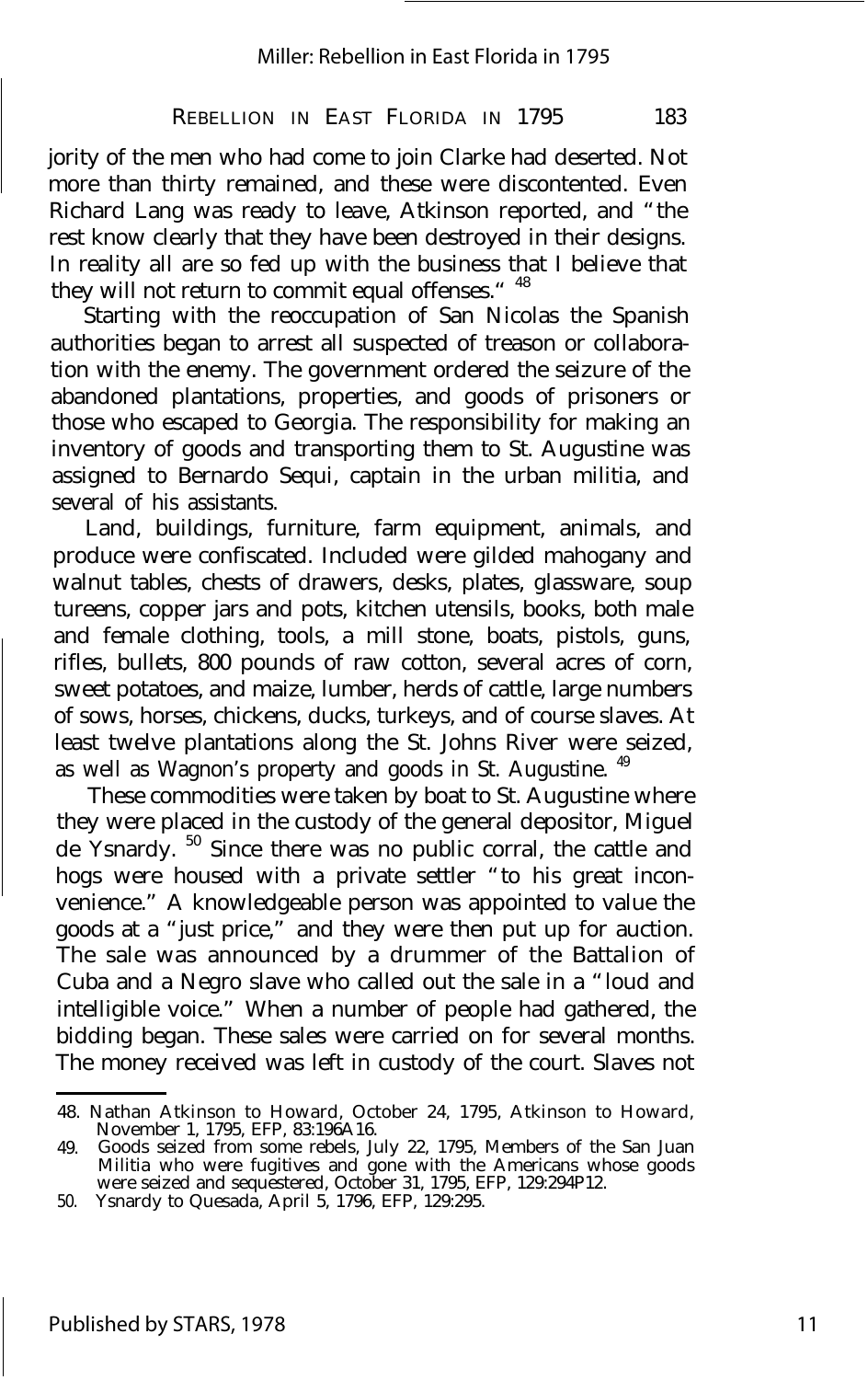sold became public charges and caused many problems. It was claimed that they would not work, feigning illness, and in the case of women, claiming the necessity of caring for their chil $d$ ren $1$ 

The prisoners were first sent to the Castillo de San Marcos, but there were not enough dungeons to hold such a large number. Arresting those known to be rebels was simple, Quesada noted, but implicating those only suspected was a "delicate operation . . . the cause up to now has been handled with little care and exactitude." Quesada was concerned that many innocent people might be arrested: "Accusations reach me every minute. . . . The province is in an extraordinary commotion, everyone suspicious of one another." <sup>52</sup>

The Spanish arrested all who were at the battery after its recovery, those who had worked for the enemy while in capture, those who had been treated with friendliness or recognition by Lang and his friends, those whose names were on the list signed by prisoners, all who had been arrested at the house of James William Lee and the eight at William Lane's house who were taken to the San Nicolas battery, anyone who had left St. Augustine without a pass, and all prisoners of the rebels on Amelia Island and those who worked for them. Sixty-eight cases were brought before the court, including thirty-five persons who had escaped to Georgia. Among the latter were Richard Lang, John MacIntosh, and John Peter Wagnon. Twenty-eight were present in court when charges were made. One man was incarcerated in the castillo and it was feared that he had lost his mind, and four of the rebels had died while imprisoned.  $53$ 

The trial began in St. Augustine in January 1796. Enrique White in the meanwhile had become governor of the province, succeeding Quesada. The court was presided over by Francisco Enzinoso de Abreu, advocate of the Royal Audiencia and Chancellery of Mexico and Santa Domingo. Lieutenant Ignacio Lopez appeared as military advisor before the court and in the presence of the officers of the court and the prisoners, sixty-four persons all together, he read the declaration of charges. <sup>54</sup> Each

<sup>51.</sup> Goods seized from some rebels, July 22, 1795, EFP, 129:295.

<sup>52.</sup> Quesada to las Casas, July 29, 1795, EFP, 10:26M2. 53. Castro y Ferrer defending Francisco Goodwing, 1798, EFP, 129:294P12.

<sup>54.</sup> Testimony of criminal decrees formed against the rebels that invaded this province in said year 1795, EFP, 129:294P12.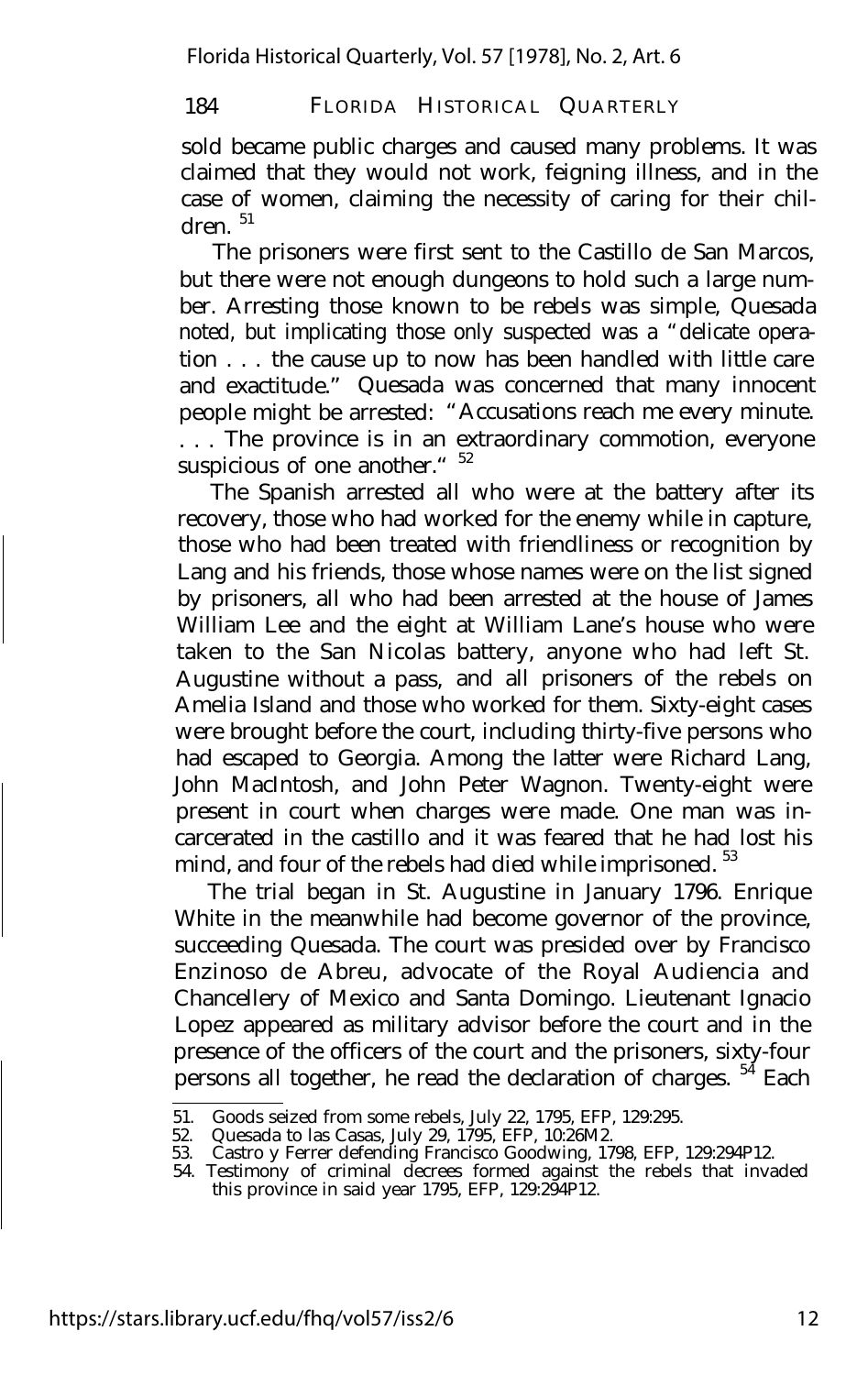#### REBELLION IN EAST FLORIDA IN 1795 185

person had been assigned a defender, none of whom were advocates. The trial lasted two years and one month, during which time all of the prisoners were held in the castillo unless they became ill enough to be taken to the hospital.<sup>55</sup>

The trial was finally concluded at the beginning of 1798. On February 22 Governor White came before the court to pronounce the sentencing. None of the prisoners were present. "For the crime of high treason perpetrated against the King, this city, and its province, in the rebellion which was subdued in the past year of 1795, and death which was given in the attack on the San Nicolas post to one corporal of artillery and two soldiers of the light infantry I declare the penalties against those before cited." The first sentencing was against the thirty followers of Richard Lang, all of whom had escaped. Wherever each might be found a rope was to be placed around his neck so he could be dragged by the tail of a horse to the plaza and pavilion, there to be hanged on the gallows. The town crier was to proceed the criminal, calling out the nature of the offense. The criminals would remain on the scaffold for three days when they would be lowered by the executioner and publicly quartered. "The heads and arms, will be fixed proportionately in the vicinity of the post of San Nicolas and the pass of the St. Johns River to serve as a farning to others." All of their goods were to be confiscated and their children prohibited from any inheritance, dignity, or public office. Should any person venture to impede or save the victim, Governor White warned, the punishment would be execution and confiscation of all his goods.

Timothy Hollingsworth, William Lane, and James William Lee, all being held in the castillo, would receive similar penalties of death and quartering, their goods confiscated, and their children denied the right of inheritance, dignity, or public office. Included also in this group was the deceased Jorge Aarons.

Fifteen others who were prisoners in the castillo, including Daniel McGirtt, thirteen year old William Rain, another illiterate boy, and three members of the urban militia, were sentenced to ten years at hard labor with rope and shackle on their feet, and to rations without pay. Of the fifteen, five would work on the fortifications of the city of Havana, five on those at

<sup>55.</sup> Fatio defending eight prisoners, EFP, 129:294P12. 56. Rebellion of 1795, February 24, 1798, EFP, 129:294P12.